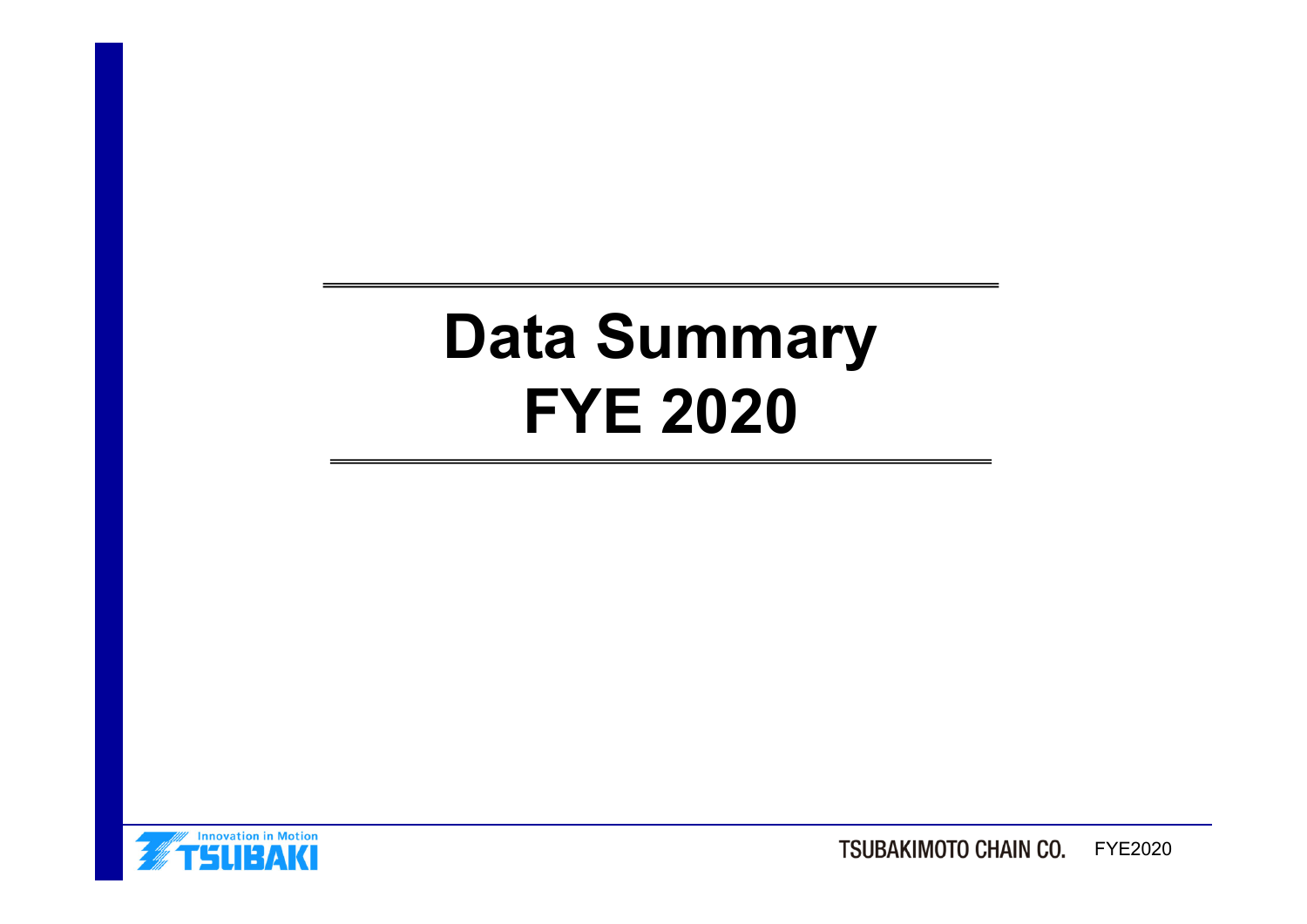### **Movement of Order Acceptance and Backlog (consolidated basis)**

|                            |               |          |          |          |                 |        |           |          |        |                 |        |            | (Yen, millions) |  |
|----------------------------|---------------|----------|----------|----------|-----------------|--------|-----------|----------|--------|-----------------|--------|------------|-----------------|--|
|                            | [Fiscal year] |          |          |          |                 |        | [Quarter] |          |        |                 |        |            |                 |  |
|                            |               |          |          |          |                 |        |           | FYE 2019 |        | <b>FYE 2020</b> |        |            |                 |  |
|                            | FYE 2016      | FYE 2017 | FYE 2018 | FYE 2019 | <b>FYE 2020</b> | 1Q     | 2Q        | 3Q       | 4Q     | 1Q              | 2Q     | 3Q         | 4Q              |  |
| (Order acceptance)         |               |          |          |          |                 |        |           |          |        |                 |        |            |                 |  |
| Chain                      | 63,168        | 60,999   | 69,728   | 68,198   | 65,055          | 17,546 | 17,681    | 18,292   | 14,679 | 16,911          | 16,027 | 15,793     | 16,324          |  |
| <b>PTUC</b>                | 21,745        | 21,576   | 25,043   | 25,251   | 22,665          | 6,724  | 6,974     | 5,742    | 5,811  | 7,001           | 5,272  | 5,207      | 5,185           |  |
| Automotive Parts           | 74,235        | 75,197   | 79,377   | 78,940   | 70,895          | 20,459 | 19,343    | 19,620   | 19,518 | 18,338          | 17,934 | 17,317     | 17,306          |  |
| Materials Handling Systems | 43,460        | 42,826   | 46,770   | 59,054   | 67,968          | 13,972 | 13,493    | 16,153   | 15,436 | 25,143          | 15,721 | 12,516     | 14,588          |  |
| Other                      | 2,165         | 2,455    | 2,826    | 2,751    | 2,810           | 748I   | 936       | 388      | 679    | 653             | 577    | 683        | 897             |  |
| Total                      | 204,776       | 203,056  | 223,747  | 234,196  | 229,394         | 59,451 | 58,427    | 60,195   | 56,123 | 68,048          | 55,530 | 51,518     | 54,298          |  |
| (Backlog)                  |               |          |          |          |                 |        |           |          |        |                 |        |            |                 |  |
| Chain                      | 8,215         | 9,789    | 13,546   | 11,427   | 10,619          | 14,133 | 14,169    | 14,489   | 11,427 | 11,630          | 10,976 | 10,713     | 10,619          |  |
| PTUC <sup>*</sup>          | 3,464         | 3,732    | 5,148    | 5,277    | 4,628           | 5,750  | 6,443     | 5,756    | 5,277  | 6,398           | 5,780  | 5,136      | 4,628           |  |
| <b>Automotive Parts</b>    | 931           | 982      | 814      | 762      | 707             | 895    | 821       | 734      | 762    | 707             | 681    | 695        | 707             |  |
| Materials Handling Systems | 16,876        | 18,716   | 22,044   | 27,631   | 31,457          | 32,846 | 29,528    | 30,508   | 27,631 | 38,182          | 36,523 | 34,138     | 31,457          |  |
| Other                      | 88            | 163      | 181      | 313      | 346             | 258    | 492       | 185      | 313    | 136             | 63     | <b>140</b> | 346             |  |
| Total                      | 29,576        | 33,385   | 41,735   | 45,413   | 47,760          | 53,883 | 51,455    | 51,674   | 45,413 | 57,055          | 54,025 | 50,824     | 47,760          |  |

\*1 : P.T.U.C = Power Transmission Units and Components

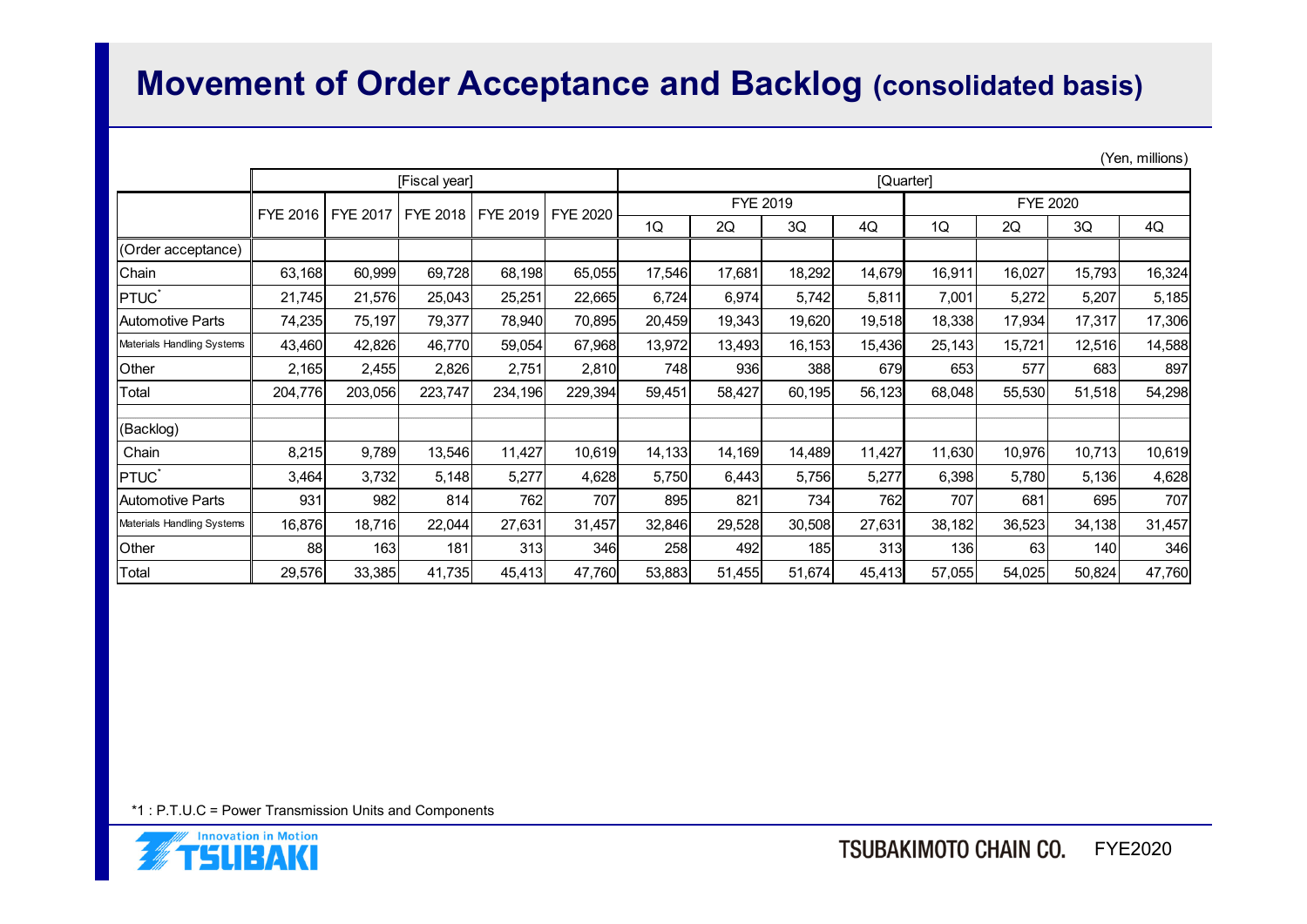## **Segment Information (by business group)**

|                             |                 |                 |                 |          |                 |         |           |        |        |                          |        |                | (Yen, millions) |  |
|-----------------------------|-----------------|-----------------|-----------------|----------|-----------------|---------|-----------|--------|--------|--------------------------|--------|----------------|-----------------|--|
|                             | [Fiscal year]   |                 |                 |          |                 |         | [Quarter] |        |        |                          |        |                |                 |  |
|                             | <b>FYE 2016</b> | <b>FYE 2017</b> |                 | FYE 2019 | <b>FYE 2020</b> | FYE2019 |           |        |        | <b>FYE2020</b>           |        |                |                 |  |
|                             |                 |                 | <b>FYE 2018</b> |          |                 | 1Q      | 2Q        | 3Q     | 4Q     | 1Q                       | 2Q     | 3Q             | 4Q              |  |
| $(Sales)^{*1}$              |                 |                 |                 |          |                 |         |           |        |        |                          |        |                |                 |  |
| Chain                       | 63,998          | 60,600          | 67,338          | 72,023   | 67,526          | 17,401  | 18,163    | 18,314 | 18,143 | 17,070                   | 17,041 | 16,690         | 16,725          |  |
| PTUC <sup>*2</sup>          | 21,975          | 21,563          | 24,156          | 25,591   | 23,813          | 6,224   | 6,439     | 6,535  | 6,393  | 6.067                    | 5,992  | 5,988          | 5,766           |  |
| <b>Automotive Parts</b>     | 73,473          | 75,147          | 79,545          | 78,992   | 70,949          | 20,379  | 19,417    | 19,706 | 19,489 | 18,393                   | 17,960 | 17,303         | 17,293          |  |
| Materials Handling Systems  | 44,354          | 41,043          | 44,187          | 61,827   | 64,212          | 11,432  | 16,900    | 15,278 | 18,215 | 14,351                   | 17,399 | 15,048         | 17,414          |  |
| Other                       | 3,186           | 3,001           | 3,331           | 3,548    | 3,542           | 900     | 832       | 854    | 961    | 998                      | 868    | 797            | 879             |  |
| Consolidated                | 203,976         | 198,762         | 215,716         | 238,515  | 226,423         | 55,480  | 61,011    | 59,688 | 62,335 | 55,894                   | 58,360 | 54,885         | 57,284          |  |
|                             |                 |                 |                 |          |                 |         |           |        |        |                          |        |                |                 |  |
| (Operating profit)          |                 |                 |                 |          |                 |         |           |        |        |                          |        |                |                 |  |
| Chain                       | 6,172           | 7,102           | 8,502           | 10,292   | 8,406           | 2,513   | 2,544     | 2,748  | 2,485  | 2,067                    | 2,224  | 1,965          | 2,150           |  |
| PTUC <sup>*2</sup>          | 2,428           | 2,218           | 3,060           | 3,340    | 2,189           | 911     | 629       | 1,136  | 663    | 656                      | 448    | 679            | 406             |  |
| <b>Automotive Parts</b>     | 12,258          | 12,385          | 10,258          | 8,734    | 5,791           | 2,529   | 2,169     | 2,208  | 1,825  | 1,718                    | 1,108  | 1,584          | 1,381           |  |
| Materials Handling Systems  | 659             | 706             | 416             | 402      | 647             | $-236$  | 1,017     | 130    | $-509$ | $-400$                   | 907    | 395            | $-255$          |  |
| Other                       | 84              | $-1$            | $-41$           | $-43$    | 20              | $-27$   | $-16$     | $-8$   | 8      | $-26$                    | 11     | 8 <sup>1</sup> | 27              |  |
| Consolidated                | 21,570          | 21,647          | 20,694          | 21,789   | 16,146          | 5,426   | 6,127     | 5,922  | 4,314  | 3,659                    | 4,572  | 4,392          | 3,523           |  |
|                             |                 |                 |                 |          |                 |         |           |        |        |                          |        |                |                 |  |
| (Operating profit, percent) |                 |                 |                 |          |                 |         |           |        |        |                          |        |                |                 |  |
| Chain                       | 9.6%            | 11.7%           | 12.6%           | 14.3%    | 12.4%           | 14.4%   | 14.0%     | 15.0%  | 13.7%  | 12.1%                    | 13.1%  | 11.8%          | 12.9%           |  |
| PTUC <sup>*2</sup>          | 11.0%           | 10.3%           | 12.7%           | 13.1%    | 9.2%            | 14.6%   | 9.8%      | 17.4%  | 10.4%  | 10.8%                    | 7.5%   | 11.3%          | 7.0%            |  |
| <b>Automotive Parts</b>     | 16.7%           | 16.5%           | 12.9%           | 11.1%    | 8.2%            | 12.4%   | 11.2%     | 11.2%  | 9.4%   | 9.3%                     | 6.2%   | 9.2%           | 8.0%            |  |
| Materials Handling Systems  | 1.5%            | 1.7%            | 0.9%            | 0.7%     | 1.0%            | —       | 6.0%      | 0.9%   |        | -                        | 5.2%   | 2.6%           |                 |  |
| Other                       | 2.6%            |                 | -               |          | 0.6%            | —       | —         |        | 0.8%   | $\overline{\phantom{0}}$ | 1.3%   | 1.0%           | 3.1%            |  |
| Consolidated                | 10.6%           | 10.9%           | 9.6%            | 9.1%     | 7.1%            | 9.8%    | 10.0%     | 9.9%   | 6.9%   | 6.5%                     | 7.8%   | 8.0%           | 6.2%            |  |

\*1 : Sales figures include internal sales and transfers between segments.

\*2 : P.T.U.C = Power Transmission Units and Components



 $(X, t)$  millions ( $Y$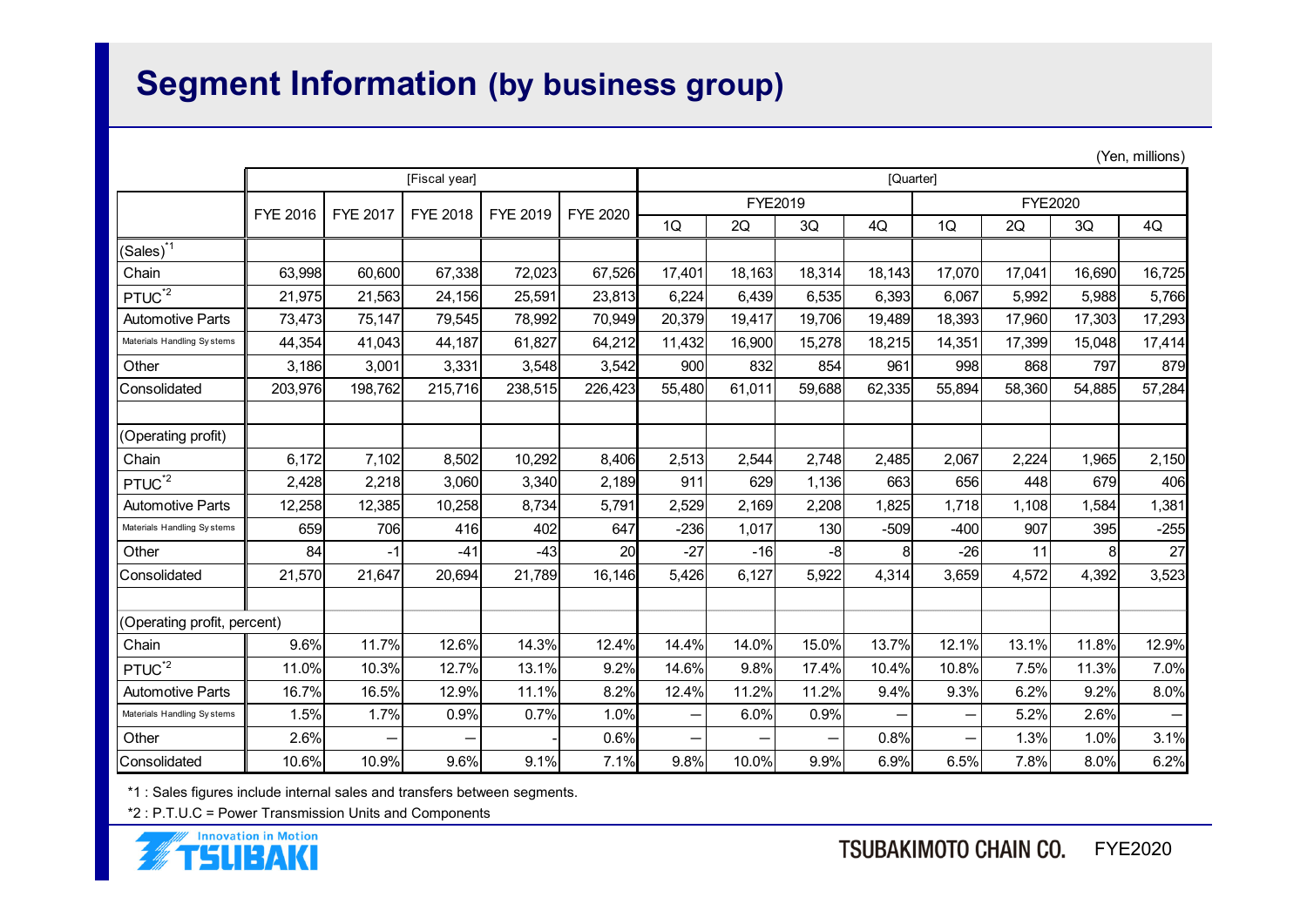# **Segment Information (by region)**

|                             |                   |         |               |         |                            |           |        |        |                          |                 |        |        | (Yen, millions) |
|-----------------------------|-------------------|---------|---------------|---------|----------------------------|-----------|--------|--------|--------------------------|-----------------|--------|--------|-----------------|
|                             |                   |         | [Fiscal year] |         |                            | [Quarter] |        |        |                          |                 |        |        |                 |
|                             | FYE 2016 FYE 2017 |         |               |         | FYE 2018 FYE 2019 FYE 2020 | FYE 2019  |        |        |                          | <b>FYE 2020</b> |        |        |                 |
|                             |                   |         |               |         |                            | 1Q        | 2Q     | 3Q     | 4Q                       | 1Q              | 2Q     | 3Q     | 4Q              |
| (Sales)                     |                   |         |               |         |                            |           |        |        |                          |                 |        |        |                 |
| Japan                       | 121,347           | 117,795 | 125,380       | 127,439 | 120,621                    | 30,542    | 31,961 | 33,050 | 31,886                   | 28,877          | 32,091 | 30,423 | 29,230          |
| America                     | 51,671            | 50,830  | 52,862        | 67,462  | 63,371                     | 14,090    | 17,972 | 16,592 | 18,808                   | 15,884          | 14,900 | 14,651 | 17,936          |
| Europe                      | 24,219            | 23,181  | 25,620        | 27,779  | 25,321                     | 7,337     | 6,735  | 6,539  | 7,168                    | 6,933           | 6,572  | 6,208  | 5,608           |
| Indian Ocean Rim            | 12,626            | 12,763  | 14,850        | 17,488  | 16,639                     | 4,258     | 4,372  | 4,484  | 4,374                    | 4,387           | 4,520  | 4,050  | 3,682           |
| China                       | 16,494            | 18,186  | 22,251        | 22,946  | 20,523                     | 5,594     | 6,107  | 5,687  | 5,558                    | 5,215           | 5,017  | 4,859  | 5,432           |
| South Korea, Taiwan         | 8,578             | 8,378   | 9,684         | 9,440   | 9,661                      | 2,560     | 2,439  | 2,350  | 2,091                    | 2,213           | 2,747  | 2,443  | 2,258           |
|                             |                   |         |               |         |                            |           |        |        |                          |                 |        |        |                 |
| (Operating profit)          |                   |         |               |         |                            |           |        |        |                          |                 |        |        |                 |
| Japan                       | 12,621            | 11,351  | 12,231        | 12,702  | 9,224                      | 2,814     | 3,191  | 3,868  | 2,829                    | 2,000           | 2,659  | 2,811  | 1,754           |
| America                     | 4,496             | 4,853   | 3,034         | 2,664   | 1,719                      | 993       | 1,220  | 357    | 94                       | 177             | 146    | 462    | 934             |
| Europe                      | 531               | 687     | 176           | 187     | $-77$                      | 104       | 101    | 160    | $-178$                   | 177             | 18     | 182    | $-454$          |
| Indian Ocean Rim            | 1,680             | 1,744   | 2,138         | 2,837   | 1,961                      | 730       | 715    | 743    | 649                      | 627             | 606    | 418    | 310             |
| China                       | 273               | 925     | 864           | 1,175   | 1,069                      | 166       | 292    | 375    | 342                      | 194             | 230    | 257    | 388             |
| South Korea, Taiwan         | 405               | 273     | 471           | 314     | 400                        | 191       | 177    | 66     | $-120$                   | 89              | 225    | 17     | 69              |
| (Operating profit, percent) |                   |         |               |         |                            |           |        |        |                          |                 |        |        |                 |
| Japan                       | 10.4%             | 9.6%    | 9.8%          | 10.0%   | 7.6%                       | 9.2%      | 10.0%  | 11.7%  | 8.9%                     | 6.9%            | 8.3%   | 9.2%   | 6.0%            |
| America                     | 8.7%              | 9.5%    | 5.7%          | 3.9%    | 2.7%                       | 7.0%      | 6.8%   | 2.2%   | 0.5%                     | 1.1%            | 1.0%   | 3.2%   | 5.2%            |
| Europe                      | 2.2%              | 3.0%    | 0.7%          | 0.7%    |                            | 1.4%      | 1.5%   | 2.4%   | $\overline{\phantom{0}}$ | 2.6%            | 0.3%   | 2.9%   |                 |
| Indian Ocean Rim            | 13.3%             | 13.7%   | 14.4%         | 16.2%   | 11.8%                      | 17.2%     | 16.4%  | 16.6%  | 14.8%                    | 14.3%           | 13.4%  | 10.3%  | 8.4%            |
| China                       | 1.7%              | 5.1%    | 3.9%          | 5.1%    | 5.2%                       | 3.0%      | 4.8%   | 6.6%   | 6.2%                     | 3.7%            | 4.6%   | 5.3%   | 7.1%            |
| South Korea, Taiwan         | 4.7%              | 3.3%    | 4.9%          | 3.3%    | 4.1%                       | 7.5%      | 7.3%   | 2.8%   | -                        | 4.0%            | 8.2%   | 0.7%   | 3.1%            |

\*1 : Sales figures include internal sales and transfers between segments.



FYE2020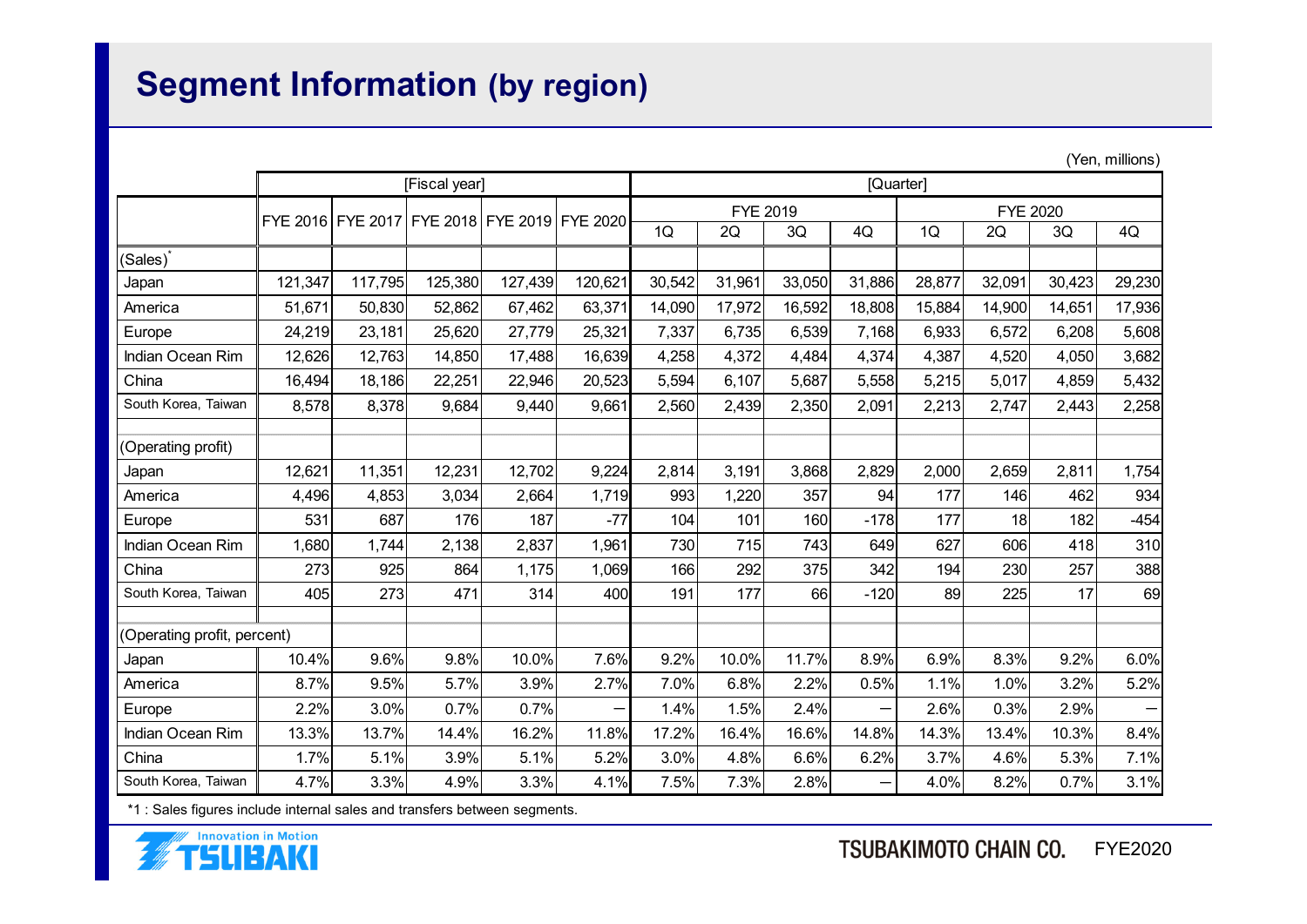### **Breakdown of Overseas Sales**

|                             |               |                 |          |          |          |          |           |        |        |          |        |        | (Yen, millions) |  |
|-----------------------------|---------------|-----------------|----------|----------|----------|----------|-----------|--------|--------|----------|--------|--------|-----------------|--|
|                             | [Fiscal year] |                 |          |          |          |          | [Quarter] |        |        |          |        |        |                 |  |
|                             | FYE 2016      | <b>FYE 2017</b> | FYE 2018 | FYE 2019 | FYE 2020 | FYE 2019 |           |        |        | FYE 2020 |        |        |                 |  |
|                             |               |                 |          |          |          | 1Q       | 2Q        | 3Q     | 4Q     | 1Q       | 2Q     | 3Q     | 4Q              |  |
| (Consolidated sales)        | 203,976       | 198,762         | 215,716  | 238,515  | 226,423  | 55,480   | 61,011    | 59,688 | 62,334 | 55,894   | 58,360 | 54,885 | 57,284          |  |
| <b>USA</b>                  | 43,062        | 39,865          | 39,704   | 54,418   | 52,356   | 11,442   | 14,811    | 13,849 | 14,316 | 12,785   | 11,953 | 12,207 | 15,411          |  |
| Other                       | 8,316         | 9,047           | 10,503   | 12,285   | 9,704    | 2,240    | 2,567     | 2,313  | 5,165  | 2,716    | 2,457  | 2,196  | 2,335           |  |
| Europe                      | 23,000        | 22,298          | 24,670   | 27,074   | 24,969   | 7,173    | 6,565     | 6,387  | 6,949  | 6,761    | 6,457  | 6,112  | 5,639           |  |
| Ilndian Ocean Rim           | 12,824        | 13,452          | 14,860   | 16,924   | 16,343   | 3,915    | 4,448     | 4,361  | 4,200  | 4,161    | 4,282  | 3,915  | 3,985           |  |
| China                       | 15,251        | 16,531          | 20,273   | 20,649   | 17,341   | 5,112    | 5,541     | 5,039  | 4,957  | 4,579    | 4,180  | 3,988  | 4,594           |  |
| South Korea, Taiwan         | 8,638         | 7,978           | 9,721    | 10,350   | 9,179    | 2.736    | 2,980     | 2,578  | 2,056  | 2,121    | 2,661  | 2,248  | 2,149           |  |
| Total of overseas sales     | 111,094       | 109,174         | 119,734  | 141,702  | 129,896  | 32,622   | 36,911    | 34,526 | 37,643 | 33,126   | 31,989 | 30,667 | 34,114          |  |
| Total of domestic sales     | 92,882        | 89,588          | 95,982   | 96,812   | 96,526   | 22,858   | 24,101    | 25,162 | 24,691 | 22,768   | 26,371 | 24,218 | 23,169          |  |
| (Percent, sales by region)  |               |                 |          |          |          |          |           |        |        |          |        |        |                 |  |
| <b>USA</b>                  | 21.1%         | 20.1%           | 18.4%    | 22.8%    | 23.1%    | 20.6%    | 24.3%     | 23.2%  | 23.0%  | 22.9%    | 20.5%  | 22.2%  | 26.9%           |  |
| Other                       | 4.1%          | 4.6%            | 4.9%     | 5.2%     | 4.3%     | 4.0%     | 4.2%      | 3.9%   | 8.3%   | 4.9%     | 4.2%   | 4.0%   | 4.1%            |  |
| Europe                      | 11.3%         | 11.2%           | 11.4%    | 11.4%    | 11.0%    | 12.9%    | 10.8%     | 10.7%  | 11.1%  | 12.1%    | 11.1%  | 11.1%  | 9.8%            |  |
| Indian Ocean Rim            | 6.3%          | 6.8%            | 6.9%     | 7.1%     | 7.2%     | 7.1%     | 7.3%      | 7.3%   | 6.7%   | 7.4%     | 7.3%   | 7.1%   | 7.0%            |  |
| China                       | 7.5%          | 8.3%            | 9.4%     | 8.7%     | 7.7%     | 9.2%     | 9.1%      | 8.4%   | 8.0%   | 8.2%     | 7.2%   | 7.3%   | 8.0%            |  |
| South Korea, Taiwan         | 4.2%          | 4.0%            | 4.5%     | 4.3%     | 4.1%     | 4.9%     | 4.9%      | 4.3%   | 3.3%   | 3.8%     | 4.6%   | 4.1%   | 3.8%            |  |
| Percent, all overseas sales | 54.5%         | 54.9%           | 55.5%    | 59.4%    | 57.4%    | 58.8%    | 60.5%     | 57.8%  | 60.4%  | 59.3%    | 54.8%  | 55.9%  | 59.6%           |  |